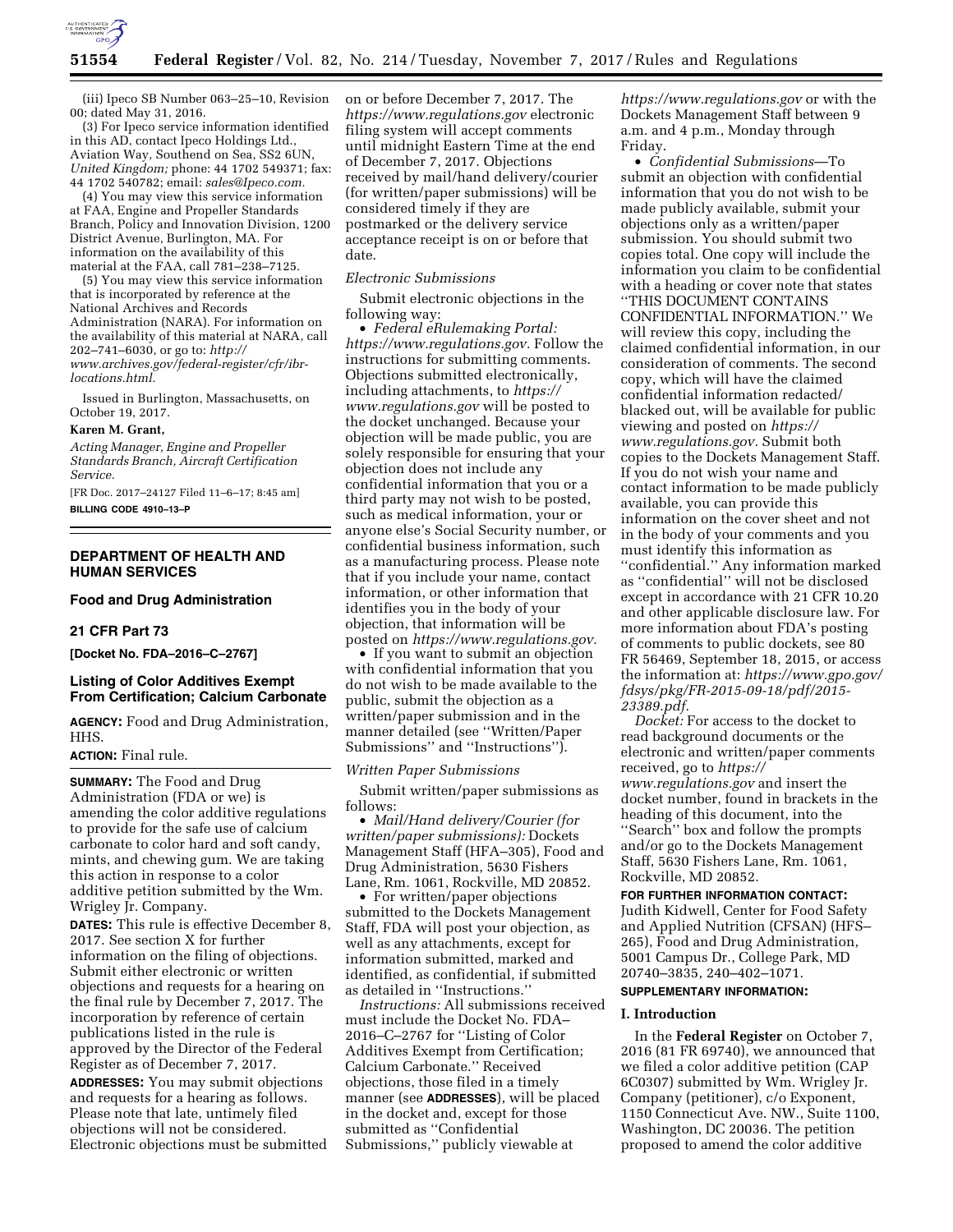regulations in part 73 (21 CFR part 73) *Listing of Color Additives Exempt from Certification* to provide for the safe use of calcium carbonate to color hard and soft candy, mints, and chewing gum. The proposed use excludes chocolate or the chocolate portion of candy, as the current standards of identity for chocolate do not allow for the addition of color additives (see 21 CFR 163.123, 163.124, 163.130, 163.135, 163.140, 163.145, 163.153, 163.155). After the petition was filed, the petitioner clarified that calcium carbonate is intended for use only in ink applied to the surface of the chewing gum.

## **II. Background**

Calcium carbonate is obtained from ground limestone or produced synthetically through a precipitation process using calcium oxide, water, and carbon dioxide. Calcium is abundant in the human body and is an integral component of bones, teeth, and other biological structures. Calcium constantly diffuses in and out of the bone and is resorbed by the kidney. Excess intake of calcium may result in hypercalcemia, hypercalciuria, gastrointestinal issues, kidney stones, interference with iron and zinc absorption, possible vascular and soft tissue calcification, and renal and cardiovascular damage. Carbonate is present in the human body as a critical component of the pH buffering system. The components of carbonate (carbon and oxygen) are ubiquitous in the human diet and body, and carbonate itself does not belong to a class of structures that is associated with any adverse effects or toxicity.

Calcium carbonate that is pharmaceutical grade is currently approved under § 73.1070 for use as a color additive in drugs in amounts consistent with good manufacturing practices (GMP). Additionally, food grade calcium carbonate and ground limestone (consisting of not less than 94 percent calcium carbonate) are affirmed as generally recognized as safe in § 184.1191 and § 184.1409 (21 CFR 184.1191 and 184.1409), respectively. These regulations do not include limitations for use in food other than current GMP. The petitioner proposed that to ensure that only food grade calcium carbonate is used to color hard and soft candy, mints, and chewing gum, the substance must meet the specifications of the Food Chemicals Codex, 10th edition (FCC 10). We have reviewed these specifications and agree that they should be incorporated into the regulation as set forth in this document. The petitioner proposed to use calcium carbonate to color soft and

hard candy, mints, and chewing gum in amounts consistent with GMP. The maximum GMP use level for calcium carbonate in hard and soft candy, mints, and chewing gum will be determined by the desired coloring effect. We have determined that the amount of calcium carbonate used in these foods is selflimiting because the addition of the color additive above a certain level will not achieve the desired coloring effect and negatively interferes with organoleptic properties, such as taste and texture. Because the amount of the color additive used in these foods is self-limiting, we have determined that there is no need for a specific upper limit on the percent by weight of calcium carbonate in hard and soft candy, mints, and chewing gum (Ref. 1).

### **III. Safety Evaluation**

Under section 721(b)(4) of the Federal Food, Drug, and Cosmetic Act (the FD&C Act) (21 U.S.C. 379e(b)(4)), a color additive cannot be listed for a particular use unless the data and information available to FDA establish that the color additive is safe for that use. Furthermore, under section 721(b)(4) of the FD&C Act, a color additive is deemed to be suitable and safe for the purpose of listing for use generally in or on food, while there is in effect a published finding declaring such substance exempt from the term ''food additive'' because of its being generally recognized by qualified experts as safe for its intended use, as provided in section 201(s) of the FD&C Act (21 U.S.C. 321(s)). FDA's color additive regulations in 21 CFR 70.3(i) define ''safe'' to mean that there is convincing evidence that establishes with reasonable certainty that no harm will result from the intended use of the color additive.

To establish with reasonable certainty that a color additive intended for use in foods is not harmful under its intended conditions of use, we consider the projected human dietary exposure to the color additive, the additive's toxicological data, and other relevant information (such as published literature) available to us. We compare an individual's estimated exposure, or estimated daily intake (EDI), of the color additive from all food sources to an acceptable daily intake level established by toxicological data. The EDI is determined by projections based on the amount of the color additive proposed for use in particular foods or drugs and on data regarding the amount consumed from all sources of the color additive. We commonly use the EDI for the 90th percentile consumer of a color additive as a measure of high chronic exposure.

### *A. Estimated Dietary Exposure*

The petitioner indicated that, given the types of candies to be colored and the variable conditions under which calcium carbonate would be used, the use of the assumption that all candies would contain calcium carbonate at the maximum GMP level would lead to an overestimate of exposure. However, because only hard and soft candy, mints, and chewing gum that are colored white would result in a potential exposure to calcium carbonate from the proposed use, the petitioner reviewed the 2009–2012 National Health and Examination Survey (NHANES) food codes and identified 51 food codes in which calcium carbonate could potentially be used as a color additive that represent the intended use in hard and soft candy, mints, and chewing gum. Although we identified additional food codes that could contain calcium carbonate, these codes were intentionally excluded by the petitioner because there were no associated eating occasions for these additional food codes over the survey years. We agree with the selected 51 food codes and the exclusion of the other food codes (Ref. 2). Furthermore, the petitioner used market data to refine their exposure estimate; however, these data were limited to those products that were introduced in the last 5 years and may not fully represent the market. Therefore, to be conservative, we estimated exposure to calcium carbonate using 2-day food consumption data from the 2009–2012 NHANES for the identified 51 food codes at the GMP use levels and made no adjustment for market data. Exposure to calcium carbonate and to calcium was estimated for the U.S. population 2 years of age and older and children 2 to 5 years of age (Ref. 2).

For the U.S. population 2 years of age and older, exposure estimates for calcium carbonate at the mean and 90th percentile from the proposed uses were 170 milligrams/person/day (mg/p/d) and 400 mg/p/d, respectively. For children 2 to 5 years of age, exposure estimates for calcium carbonate at the mean and 90th percentile were 125 mg/ p/d and 270 mg/p/d, respectively.

Calcium carbonate is a source of calcium for the consumer once ingested and metabolized by the body. Therefore, as part of our evaluation, we also estimated exposure to calcium from the petitioned uses of calcium carbonate by assuming that the amount of calcium provided by calcium carbonate as a color additive is 40 percent of the total weight of calcium carbonate. For the U.S. population 2 years of age and older,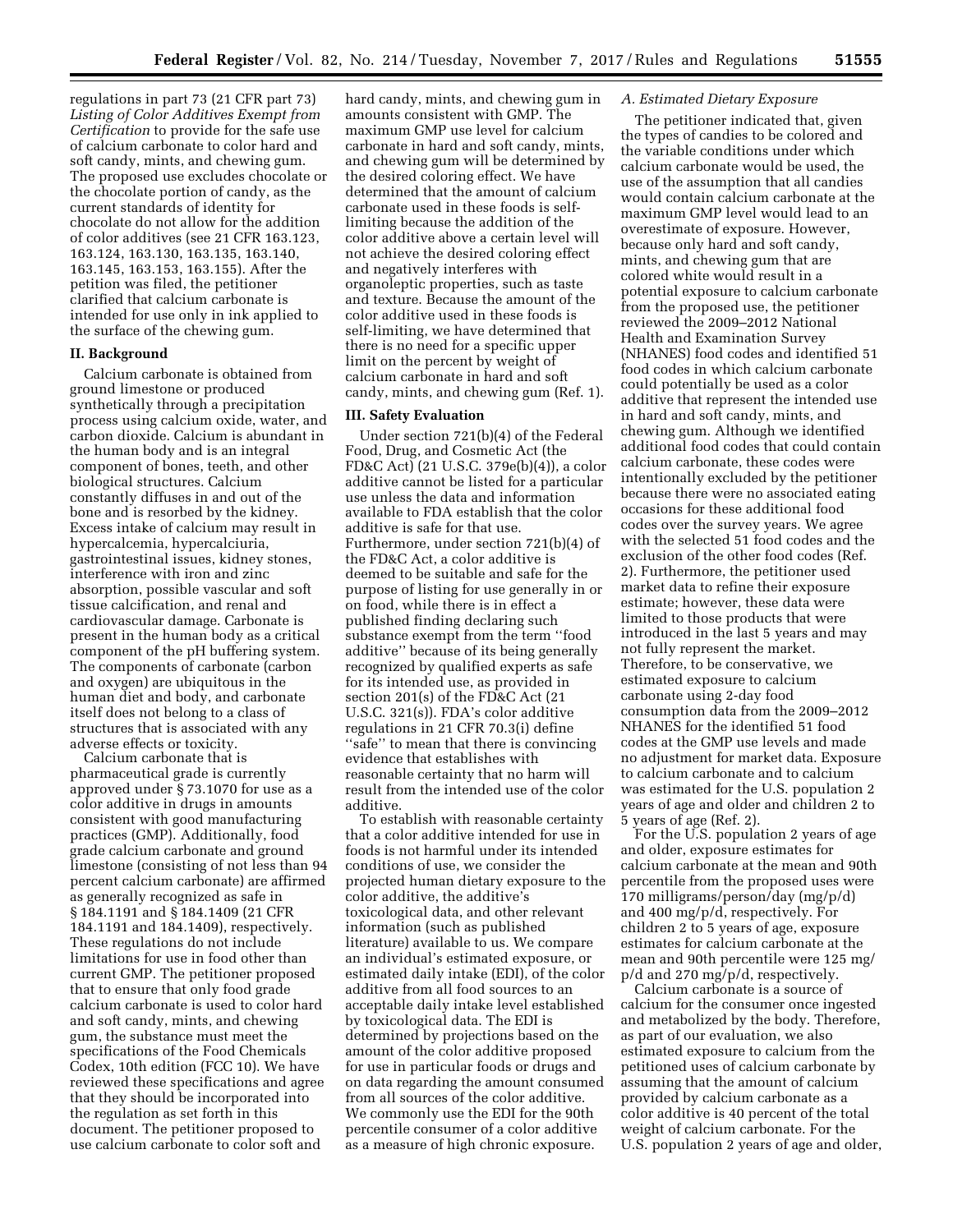estimated exposure to calcium from the proposed uses of calcium carbonate at the mean and 90th percentile were 70 mg/p/d and 160 mg/p/d, respectively. For children 2 to 5 years of age, estimated exposure to calcium at the mean and 90th percentile were 50 mg/ p/d and 110 mg/p/d, respectively.

Additionally, we estimated exposure to calcium from background dietary sources, drugs, and dietary supplements using 2-day food consumption data for all foods and nutrient data for calcium in those foods based on the U.S. Department of Agriculture's National Nutrient Database for Standard Reference. This estimate also included exposure to calcium from dietary supplements (including nonprescription antacids that contain calcium) based on NHANES 2-day survey data (Ref. 2).

For the U.S. population 2 years of age and older, exposure to calcium from background dietary sources, drugs, and dietary supplements at the mean and 90th percentile were estimated to be 1,125 mg/p/d and 1,900 mg/p/d, respectively. For children 2 to 5 years of age, exposure estimates at the mean and 90th percentile were 1,000 mg/p/d and 1,600 mg/p/d, respectively. Because our exposure estimates for dietary supplements include calcium from all sources, not just calcium carbonate, we believe that this exposure estimate is sufficiently conservative to include any exposure to calcium from the use of calcium carbonate to color drugs (Ref. 2).

We estimated exposure to calcium from background dietary sources, drugs, dietary supplements and the proposed uses of calcium carbonate at the mean and 90th percentile for the U.S. population 2 years of age and older and children 2 to 5 years of age. Based on these calculations, exposure estimates for calcium for the U.S. population 2 years of age and older at the mean and 90th percentile were 1,150 mg/p/d and 1,925 mg/p/d, respectively. For children 2 to 5 years of age, exposure estimates for calcium at the mean and 90th percentile were 1,025 mg/p/d and 1,625 mg/p/d, respectively (Ref. 2).

## *B. Safety of the Petitioned Uses of Calcium Carbonate*

To support the safety of the petitioned use of calcium carbonate, the petitioner referenced safety information on calcium from the 2011 Institute of Medicine (IOM) Report on Dietary Reference Intakes for Calcium and Vitamin D (Ref. 3) and the European Food Safety Authority (EFSA) Panel on Dietetic Products, Nutrition and Allergies' reevaluation of the safety of

calcium (Ref. 4). In 2011, the Standing Committee on the Scientific Evaluation of Dietary Reference Intakes of the Food and Nutrition Board of the IOM conducted an extensive review of relevant published scientific literature on calcium to update current dietary reference intakes and Upper Tolerable Intake Levels (UL). In their 2011 assessment of calcium, the IOM established a UL of 1,000 mg/p/d for infants 0 to 6 months of age and 1,500 mg/p/d for infants 6 to 12 months of age. For children 1 to 8 years of age, IOM did not change the UL of 2,500 mg/ p/d from the previous IOM report in 1997. For children 9 to 18 years of age, IOM increased the UL to 3,000 mg/p/d. For adults 19 to 50 years of age, the IOM established a UL of 2,500 mg/p/d; for adults 51 years and older, the IOM established a UL of 2,000 mg/p/d.

The IOM considers the UL as the highest average daily intake level of a nutrient that poses no risk of adverse effects when the nutrient is consumed over long periods of time. The UL is determined using a risk assessment model developed specifically for nutrients. The dose-response assessment, which concludes with an estimate of the UL, is built upon three toxicological concepts commonly used in assessing the risk of exposures to chemical substances: No-observedadverse-effect level, lowest-observedeffect level, and application of an uncertainty factor. We considered the ULs established by the IOM relative to the exposure estimates for calcium as the primary basis for assessing the safety of the petitioned uses of calcium carbonate.

The estimated dietary exposure to calcium from the petitioned uses, dietary sources, and dietary supplements at the 90th percentile for the U.S. population 2 years of age and older is estimated to be 1,925 mg/p/d, which is below the IOM's UL of 2,000– 3,000 mg/p/d. For children 2 to 5 years of age, the exposure estimate at the 90th percentile is 1,625 mg/p/d, which also is below the IOM's UL of 2,500 mg/p/ d for this age group. Additionally, the body of literature on calcium carbonate and calcium does not present evidence of safety concerns at the expected dietary exposures discussed above. Thus, we conclude that the petitioned use of calcium carbonate as a color additive in soft and hard candy, mints, and chewing gum is safe (Ref. 5).

#### **IV. Incorporation by Reference**

FDA is incorporating by reference the Food Chemicals Codex, 10th ed. (2016), pp. 213–214 (calcium carbonate) and p. 754 (limestone, ground), which was

approved by the Office of the Federal Register. You may purchase a copy of the material from the United States Pharmacopeial Convention, 12601 Twinbrook Pkwy., Rockville, MD 20852 (*<http://www.usp.org>*). Copies also may be examined at FDA's Main Library, 10903 New Hampshire Ave., Bldg. 2, Third Floor, Silver Spring, MD 20993, 301–796–2039.

The FCC is a compendium of internationally recognized standards for the purity and identity of food ingredients. To ensure that only food grade calcium carbonate and ground limestone (consisting of not less than 94 percent calcium carbonate) are used in hard and soft candy, mints, and chewing gum, the additive must meet the specifications and identity in the appropriate FCC monograph.

#### **V. Conclusion**

FDA reviewed the data and information in the petition and other available relevant material and determined the use of calcium carbonate to color hard and soft candy, mints, and chewing gum at GMP levels is safe. We further conclude that the additive will achieve its intended technical effect and is suitable for the petitioned uses. We note that these uses do not extend to chocolate or the chocolate portion of candy because the standards of identity for chocolate do not allow for the addition of color additives (see 21 CFR 163.123, 163.124, 163.130, 163.135, 163.140, 163.145, 163.153, 163.155). Based on the available information, we are amending the color additive regulations in part 73 as set forth in this document. In addition, based on the factors listed in 21 CFR 71.20(b), we conclude that certification of calcium carbonate to color hard and soft candy, mints, and chewing gum is not necessary for the protection of public health (Ref. 1).

## **VI. Public Disclosure**

In accordance with § 71.15 (21 CFR 71.15), the petition and the documents that we considered and relied upon in reaching our decision to approve the petition will be made available for public disclosure (see **FOR FURTHER INFORMATION CONTACT**). As provided in § 71.15, we will delete from the documents any materials that are not available for public disclosure.

### **VII. Analysis of Environmental Impact**

We previously considered the environmental effects of this rule, as stated in the October 7, 2016, **Federal Register** notice of petition for CAP 6C0307 (81 FR 69740). We stated that we had determined, under 21 CFR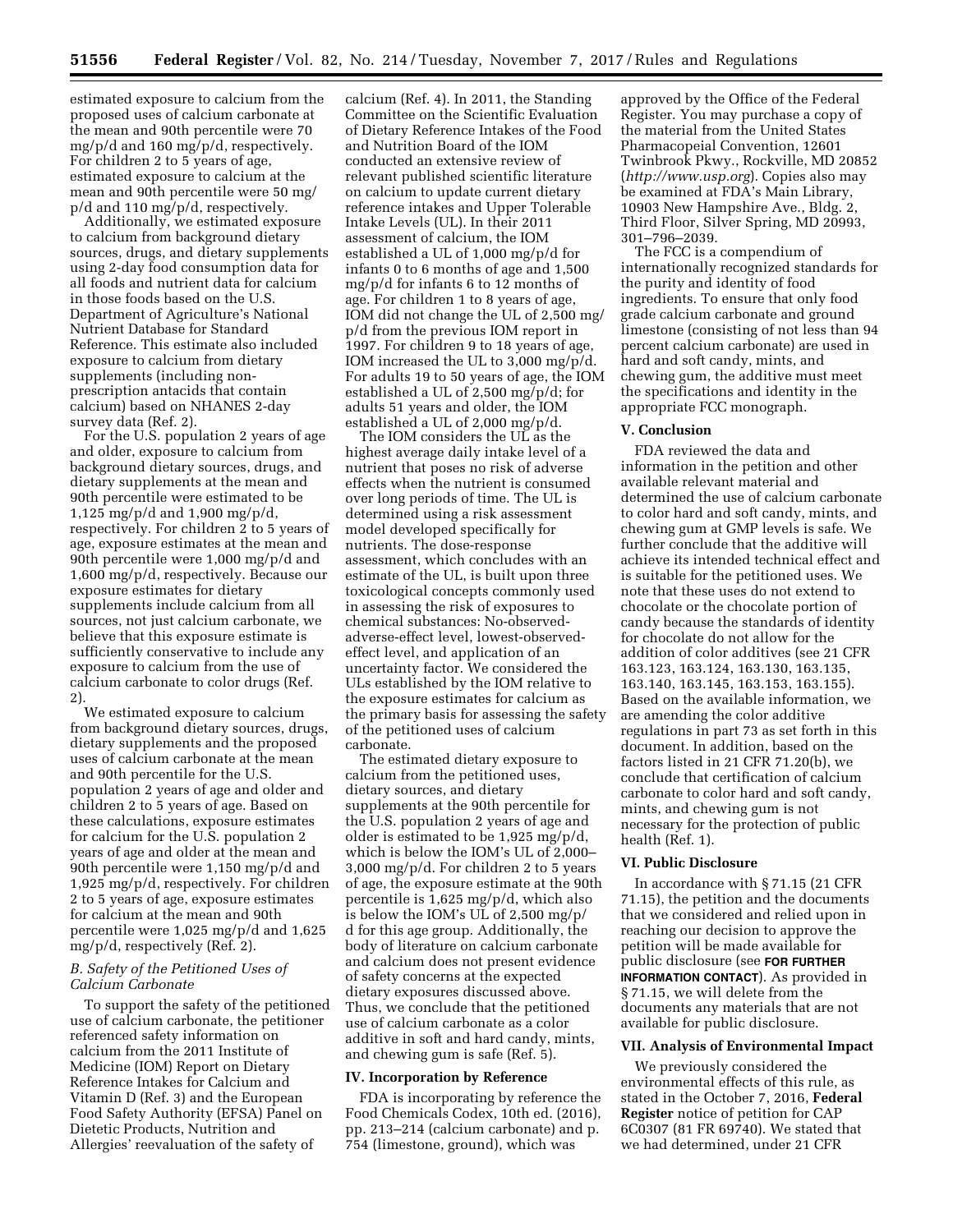$25.32(k)$ , that this action "is of a type that does not individually or cumulatively have a significant effect on the human environment'' such that neither an environmental assessment nor an environmental impact statement is required. We have not received any new information or comments that would affect our previous determination.

### **VIII. Paperwork Reduction Act of 1995**

This final rule contains no collection of information. Therefore, clearance by the Office of Management and Budget under the Paperwork Reduction Act of 1995 is not required.

## **IX. Section 301(ll) of the Federal Food, Drug, and Cosmetic Act**

Our review of this petition was limited to section 721 of the FD&C Act. This final rule is not a statement regarding compliance with other sections of the FD&C Act. For example, section 301(ll) of the FD&C Act (21 U.S.C. 331(ll)) prohibits the introduction or delivery for introduction into interstate commerce of any food that contains a drug approved under section 505 of the FD&C Act (21 U.S.C. 355), a biological product licensed under section 351 of the Public Health Service Act (42 U.S.C. 262), or a drug or biological product for which substantial clinical investigations have been instituted and their existence has been made public, unless one of the exemptions in section  $301(11)(1)$  to  $(11)(4)$ of the FD&C Act applies. In our review of this petition, we did not consider whether section 301(ll) of the FD&C Act or any of its exemptions apply to food containing this color additive. Accordingly, this final rule should not be construed to be a statement that a food containing this color additive, if introduced or delivered for introduction into interstate commerce, would not violate section 301(ll) of the FD&C Act. Furthermore, this language is included in all color additive final rules that pertain to food and therefore should not be construed to be a statement of the likelihood that section 301(ll) of the FD&C Act applies.

### **X. Objections**

This rule is effective as shown in the **DATES** section, except as to any provisions that may be stayed by the filing of proper objections. If you will be adversely affected by one or more provisions of this regulation, you may file with the Dockets Management Staff (see **ADDRESSES**) either electronic or written objections. You must separately number each objection, and within each numbered objection you must specify

with particularity the provision(s) to which you object, and the grounds for your objection. Within each numbered objection, you must specifically state whether you are requesting a hearing on the particular provision that you specify in that numbered objection. If you do not request a hearing for any particular objection, you waive the right to a hearing on that objection. If you request a hearing, your objection must include a detailed description and analysis of the specific factual information you intend to present in support of the objection in the event that a hearing is held. If you do not include such a description and analysis for any particular objection, you waive the right to a hearing on the objection.

Any objections received in response to the regulation may be seen at the Dockets Management Staff between 9 a.m. and 4 p.m., Monday through Friday, and will be posted to the docket at *[https://www.regulations.gov.](https://www.regulations.gov)* We will publish notice of the objections that we have received or lack thereof in the **Federal Register**.

#### **XI. References**

The following references are on display with the Dockets Management Staff (see **ADDRESSES**) and are available for viewing by interested persons between 9 a.m. and 4 p.m., Monday through Friday; they also are available electronically at *[https://](https://www.regulations.gov) [www.regulations.gov.](https://www.regulations.gov)* References that are published articles and books are not on display.

- 1. Memorandum from N. Hepp, Color Technology Team, Office of Cosmetics and Colors (OCAC), CFSAN, FDA to C. Johnston, Division of Petition Review, Office of Food Additive Safety (OFAS), CFSAN, FDA, October 27, 2016.
- 2. Memorandum from D. Doell, Division of Petition Review, OFAS, CFSAN, FDA to J. Kidwell, Division of Petition Review, OFAS, CFSAN, FDA, February 16, 2017.
- 3. Committee to Review Dietary Reference Intakes for Vitamin D and Calcium, Food and Nutrition Board, Institute of Medicine, ''Dietary Reference Intakes for Calcium and Vitamin D,'' National Academies Press, Washington, DC, 2011.
- 4. European Food Safety Authority (EFSA). ''Scientific Opinion on the Tolerable Upper Intake Level of Calcium.'' *EFSA Journal,* vol. 10(7), p. 2814, 2012.
- 5. Memorandum from T. Thurmond, Division of Petition Review, OFAS, CFSAN, FDA to J. Kidwell, Division of Petition Review, OFAS, CFSAN, FDA, February 17, 2017.

# **List of Subjects in 21 CFR Part 73**

Color additives, Cosmetics, Drugs, Incorporation by reference, Medical devices.

Therefore, under the Federal Food, Drug, and Cosmetic Act and under authority delegated to the Commissioner of Food and Drugs and redelegated to the Director, Center for Food Safety and Applied Nutrition, 21 CFR part 73 is amended as follows:

## **PART 73—LISTING OF COLOR ADDITIVES EXEMPT FROM CERTIFICATION**

■ 1. The authority citation for part 73 continues to read as follows:

**Authority:** 21 U.S.C. 321, 341, 342, 343, 348, 351, 352, 355, 361, 362, 371, 379e.

■ 2. Section 73.70 is added to subpart A to read as follows:

## **§ 73.70 Calcium carbonate.**

(a) *Identity.* (1) The color additive calcium carbonate is a fine, white powder consisting essentially of calcium carbonate  $(CaCO<sub>3</sub>)$  prepared either by grinding naturally occurring limestone or synthetically, by precipitation.

(2) Color additive mixtures for food use made with calcium carbonate may contain only those diluents that are suitable and that are listed in this subpart as safe for use in color additive mixtures for coloring foods.

(b) *Specifications.* The color additive meets the specifications of the Food Chemicals Codex, 10th ed. (2016), pp. 213–214 (calcium carbonate) and p. 754 (limestone, ground), which is incorporated by reference. The Director of the Office of the Federal Register approves this incorporation by reference in accordance with 5 U.S.C. 552(a) and 1 CFR part 51. You may obtain copies from the United States Pharmacopeial Convention, 12601 Twinbrook Pkwy., Rockville, MD 20852 (internet address *<http://www.usp.org>*). Copies may be examined at the Food and Drug Administration's Main Library, 10903 New Hampshire Ave., Bldg. 2, Third Floor, Silver Spring, MD 20993, 301– 796–2039, or at the National Archives and Records Administration (NARA). For information on the availability of this material at NARA, call 202–741– 6030, or go to: *[http://www.archives.gov/](http://www.archives.gov/federal_register/code_of_federal_regulations/cfr/ibr_locations.html) federal*\_*[register/code](http://www.archives.gov/federal_register/code_of_federal_regulations/cfr/ibr_locations.html)*\_*of*\_*federal*\_ *[regulations/cfr/ibr](http://www.archives.gov/federal_register/code_of_federal_regulations/cfr/ibr_locations.html)*\_*locations.html.* 

(c) *Uses and restrictions.* Calcium carbonate may be safely used in amounts consistent with good manufacturing practice to color soft and hard candies and mints, and in inks used on the surface of chewing gum, except that it may not be used to color chocolate for which standards of identity have been promulgated under section 401 of the Federal Food, Drug,